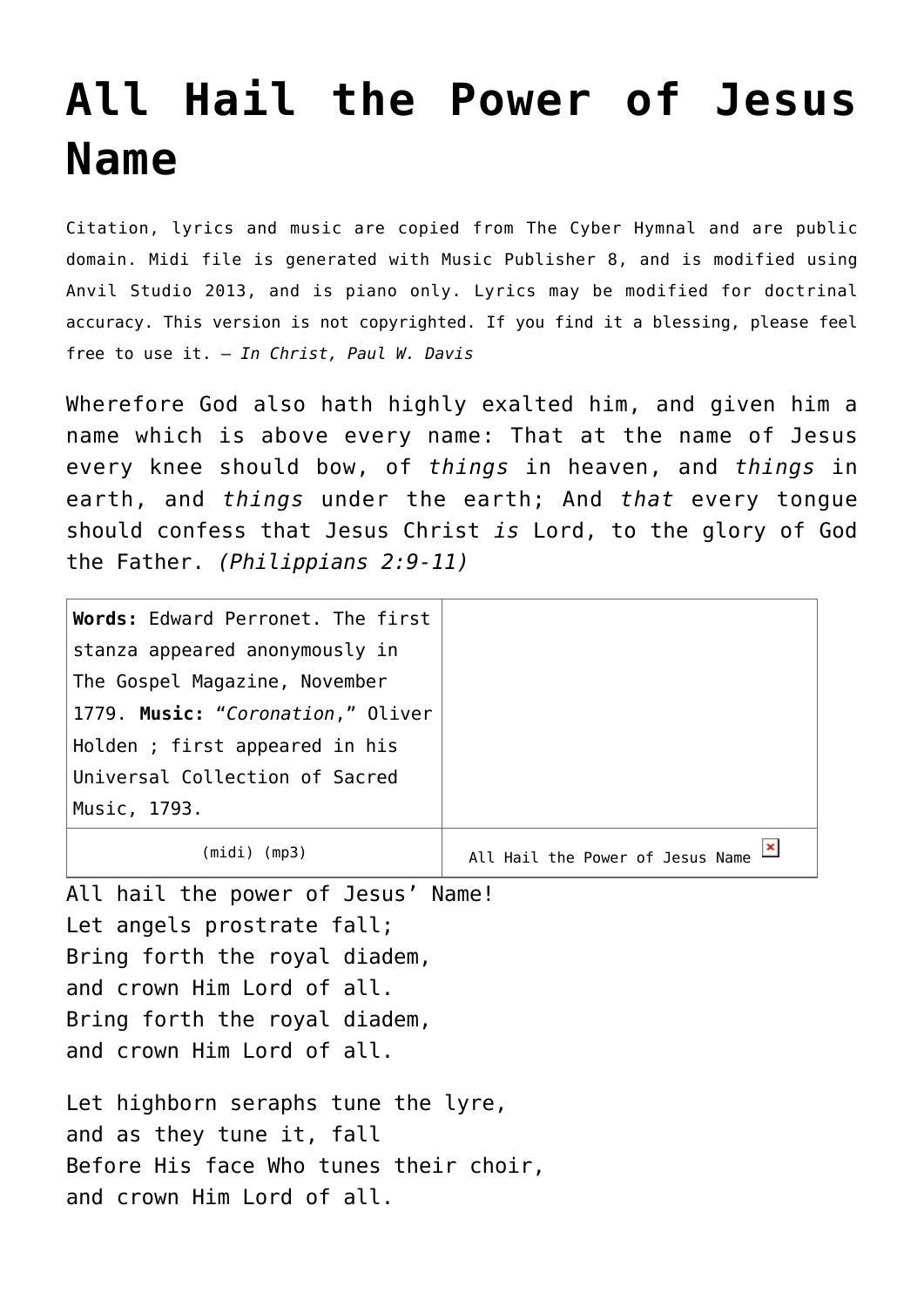Before His face Who tunes their choir, and crown Him Lord of all.

Crown Him, ye morning stars of light, Who launched this floating ball: Now hail the strength of Israel's might, and crown Him Lord of all. Now hail the strength of Israel's might, and crown Him Lord of all.

Crown Him, ye martyrs of your God, who from His altar call: Extol the Stem of Jesse's Rod, and crown Him Lord of all. Extol the Stem of Jesse's Rod, and crown Him Lord of all.

Ye seed of Israel's chosen race, ye ransomed from the fall, Hail Him who saves you by His grace, and crown Him Lord of all. Hail Him who saves you by His grace, and crown Him Lord of all.

Hail Him, ye heirs of David's line, Whom David Lord did call, The God incarnate, Man divine, and crown Him Lord of all, The God incarnate, Man divine, and crown Him Lord of all.

Sinners, whose love can ne'er forget the wormwood and the gall, Go spread your trophies at His feet, and crown Him Lord of all. Go spread your trophies at His feet, and crown Him Lord of all.

Let every kindred, every tribe